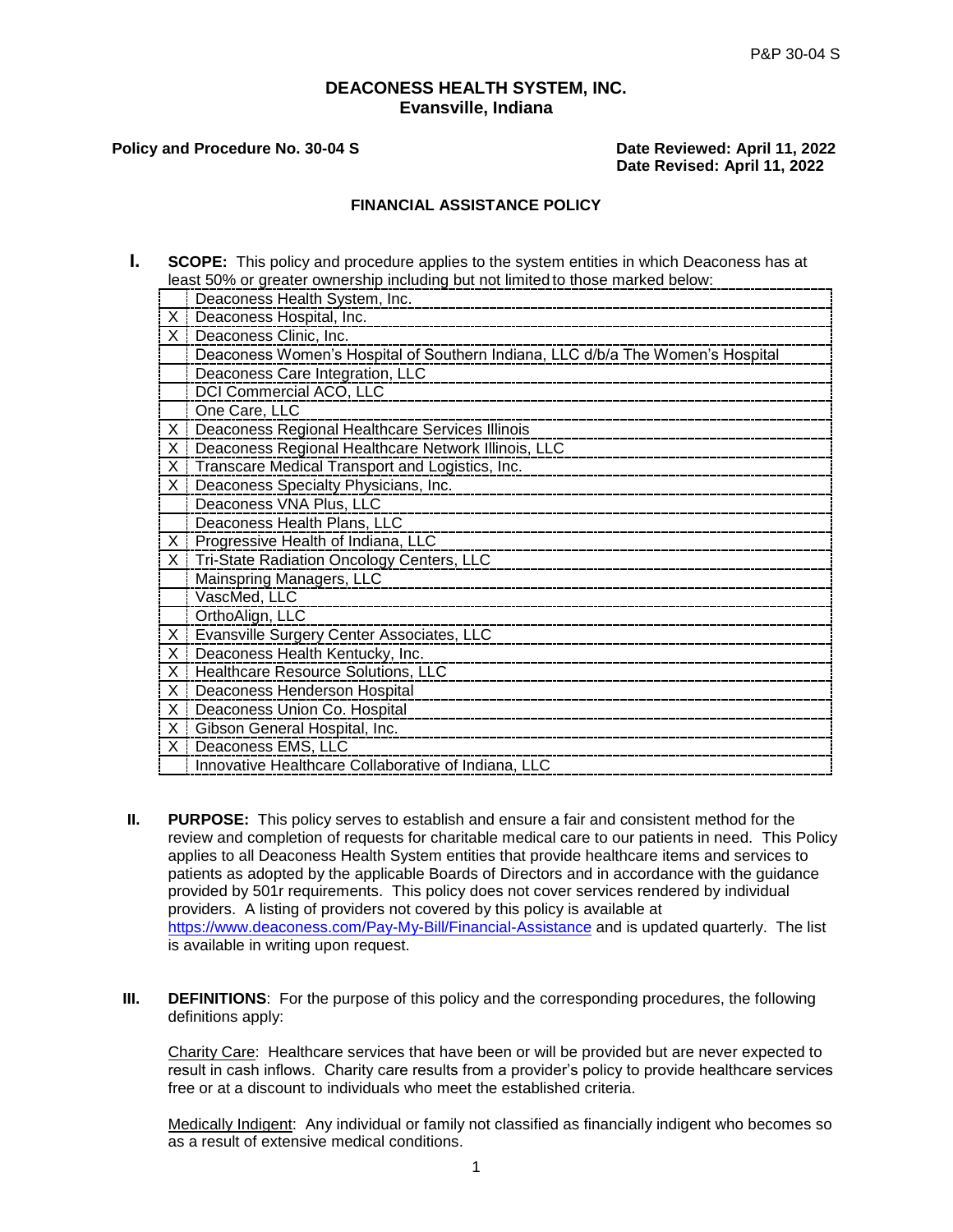Uninsured: The patient has no level of insurance or third party assistance to assist with meeting his/her payment obligations.

Underinsured: The patient has some level of insurance or third-party assistance but still has outof-pocket expenses that exceed his/her financial abilities. This would include coinsurance, deductibles, and copay amounts.

Collect Ability Score: The number assigned to the probability of collecting \$50 or more within 12 months on patient balances. A score of 550 or higher indicates high probability of recovery.

Family Size: Using the Census Bureau definition, a group of two or more people who live together and who are related by birth, marriage, or adoption. According to Internal Revenue Service rules, if the patient claims someone as a dependent on their income tax return, they may be considered a dependent for the purposes of the Financial Assistance Policy.

Household Income: Is determined using the Census Bureau definition, which uses the following income sources: Earnings/wages, unemployment compensation, Social Security, Supplemental Security Income, public assistance, veterans' payments, survivor benefits, pension or retirement income, interest, dividends, rents, royalties, income from estates, trusts, educational assistance, alimony, child support, assistance from outside the household, and other miscellaneous sources. Excludes capital gains or losses and if a person lives with a family, includes the income of all family members who live together as part of a single family unit. A roomer or boarder is not included.

Fast Track Financial Assistance: For an Emergency Room patient, financial assistance can be awarded for the current visit only at the time of the visit. The Financial Assistance Application is completed with all information available at the time of the visit.

Assets: The value of Banking Accounts, Cash on Hand, C.D.'s, Securities, Real Estate, Vehicles, and Financial Settlements. (Supporting documentation is required.)

**IV. POLICY:** Deaconess Health System, Inc. is committed to providing charity care to persons who have healthcare needs and are uninsured, underinsured, or otherwise unable to pay, for medically necessary care based on their individual financial situation. Consistent with its mission to deliver compassionate, high quality, affordable healthcare services and to advocate for those who are poor and disenfranchised, Deaconess Health System, Inc. strives to ensure that the financial capacity of people who need health care services does not prevent them from seeking or receiving care. Deaconess Health System, Inc. will provide, without discrimination, medically necessary care to individuals regardless of their eligibility for financial assistance or for government assistance. Deaconess Health System complies with applicable federal civil rights laws and does not discriminate in the provision of services to an individual based on the individual's race, color, national origin, age, disability, creed, religion, ethnicity, handicap, sex, gender identity, sexual orientation, source of payment (including Medicare, Medicaid, and CHIP), or inability to pay.

Charity is not considered to be a substitute for personal responsibility. Patients are expected to cooperate with Deaconess Health System, Inc's. procedures for obtaining charity or other forms of payment or financial assistance, and to contribute to the cost of their care based on their individual ability to pay. Individuals with the financial capacity to purchase health insurance shall be encouraged to do so, as a means of assuring access to health care services, for their overall personal health, and for the protection of their individual assets.

**V. RESPONSIBILITIES:** Responsibilities of staff are outlined in the below section.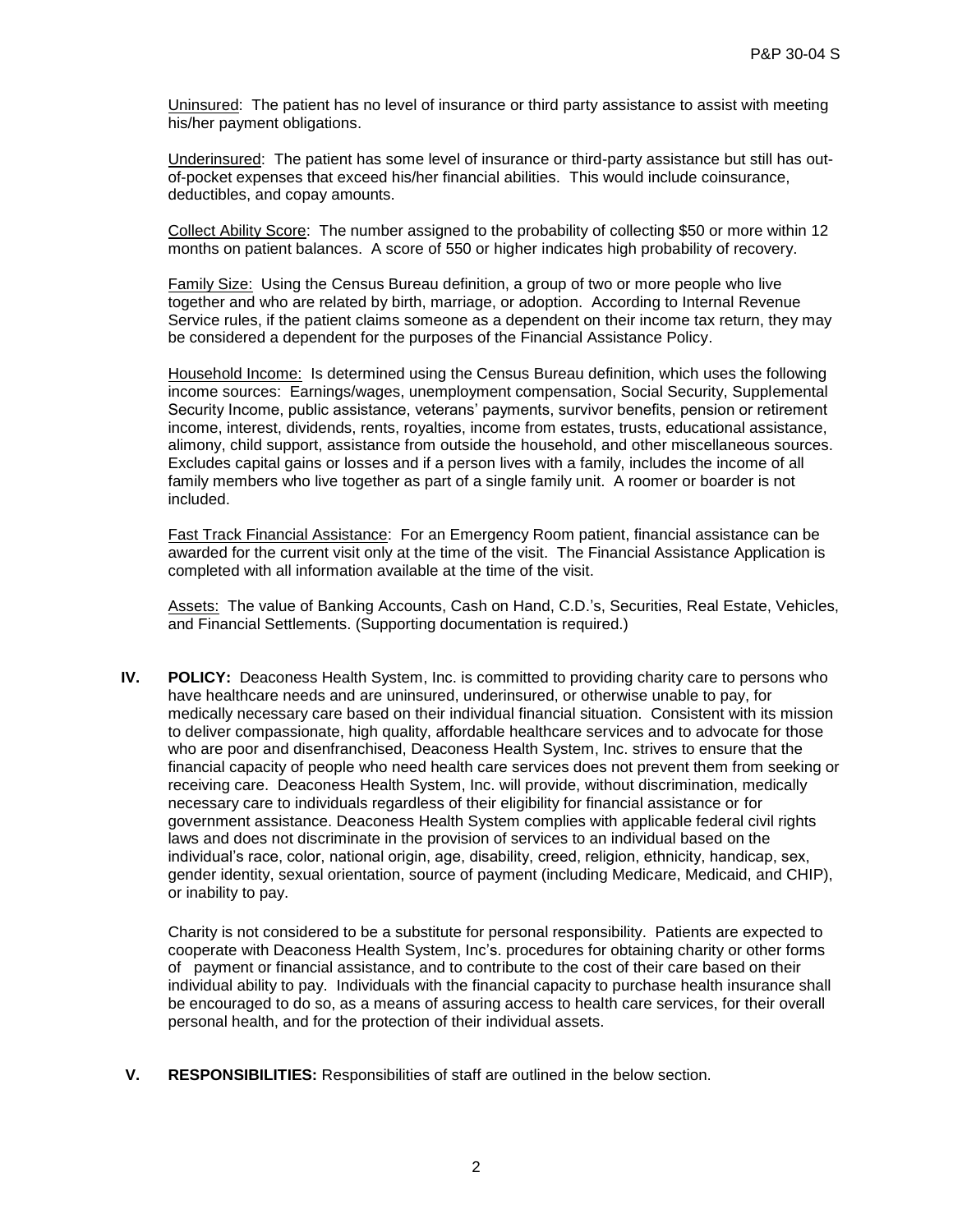#### **VI. PROCEDURE:**

- **A.** For the purposes of this policy, "charity" or "financial assistance" refers to healthcare services provided by Deaconess Health System, Inc. without charge or at a discount to qualifying patients. The following healthcare services are eligible for charity:
	- **1.** Emergency medical services provided in an emergency room setting. Some patients will be required to apply for Fast Track Financial Assistance.
	- **2.** Services for a condition which, if not promptly treated, would lead to an adverse change in the health status of an individual.
	- **3.** Non-elective services provided in response to life-threatening circumstances in a non-emergency room setting.
	- **4.** Medically necessary services.
	- **5.** Nonpaid services to a recipient of a Medicaid product.
	- **6.** Charges for patients with coverage from an entity that does not have a contractual relationship with Deaconess.
- **B.** If a patient is uninsured or underinsured, with an income above 200% and less than 350% of the current Federal Poverty Level and lacks assets to pay for the amount owed, the patient may qualify for our Financial Assistance Program. Uninsured patients, without any third-party liability coverage, automatically qualify for the standard uninsured discount. This discount is applied to total charges and reduces that amount owed to a comparable amount that is based on the general amount that would have been paid to the Health System by private health insurers and Medicare, including co-pays and deductibles, if the patient had been insured.
- **C.** Financial need will be determined in accordance with procedures that involve an individual assessment of financial need; and may
	- **1.** Include an application process, in which the patient or the patient's guarantor are required to cooperate and supply personal, financial and other information and documentation relevant to making a determination of financial need.
	- **2.** Include the use of external publically available data sources that provide information on a patient's or a patient's guarantor's ability to pay. This is for those above 200% of the Federal Poverty Guidelines.
	- **3.** Include reasonable efforts by Deaconess Health System, Inc. to explore appropriate alternative sources of payment and coverage from public and private payment programs and to assist patients to apply for such programs.
	- **4.** Take into account the patient's available assets and all other financial resources available to the patient.
- **D.** The determination for assistance may be done at any point in the collection cycle. The need for financial assistance shall be re-evaluated at each subsequent time of services if the last financial evaluation was completed more than eight months prior, or at any time additional information relevant to the eligibility of the patient for charity becomes known.
- **E.** In the event there is no evidence to support a patient's eligibility for charity care, Deaconess Health System, Inc. could, for patients above 200% of the Federal Poverty Guidelines, use outside agencies in determining collectability scoring for the basis of determining charity care eligibility. Presumptive eligibility may also be determined on the basis of individual life circumstances that may include:
	- **1.** Homeless or received care from a homeless clinic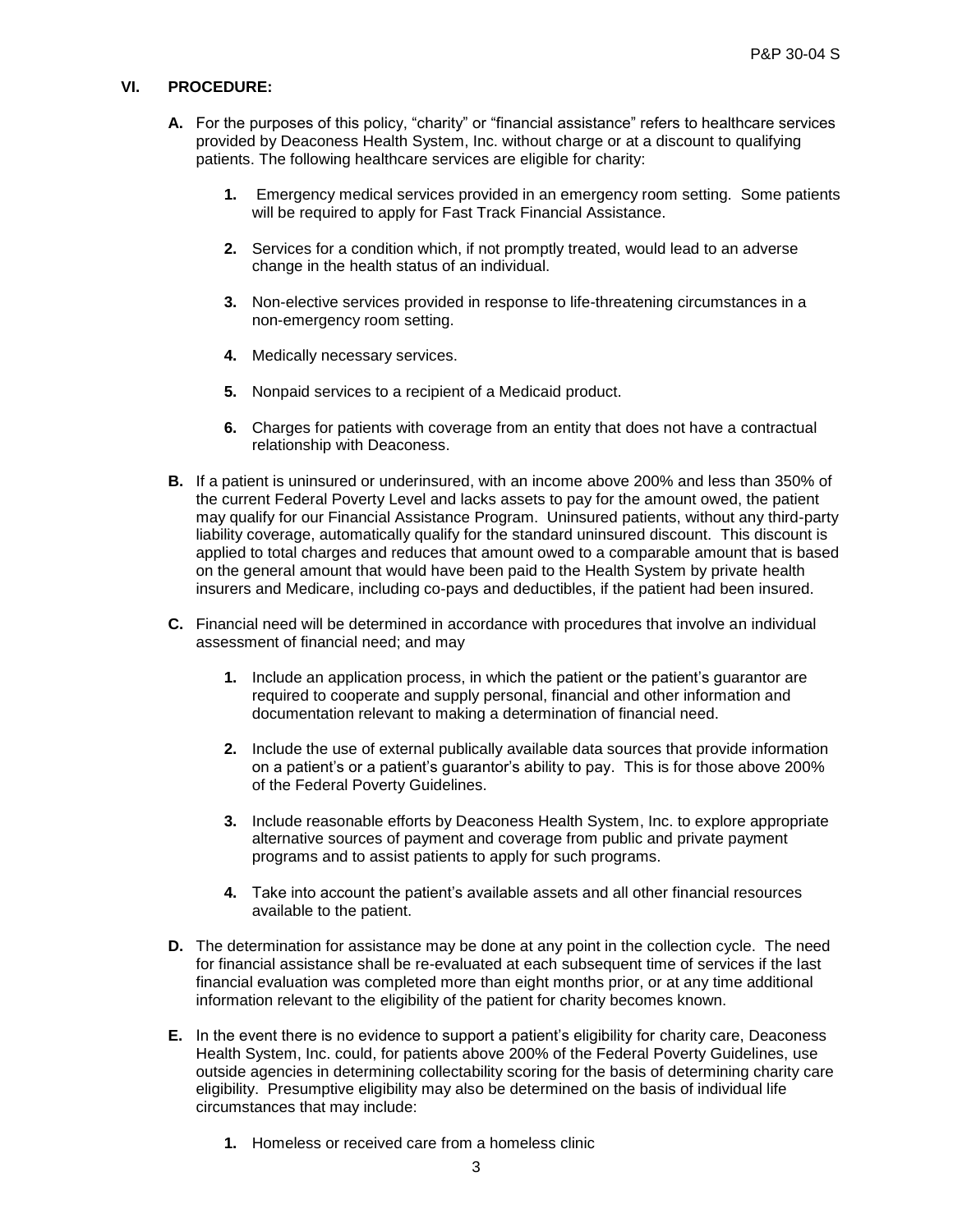- **2.** Food stamp eligibility
- **3.** Patient is deceased with no known estate
- **F.** Services eligible under this Policy will be made available to the patient on a sliding fee scale, in accordance with financial need, as determined in reference to Federal Poverty Levels (FPL) in effect at the time of the determination. The basis for the amounts Deaconess Health System, Inc. will charge patients qualifying for financial assistance is as follows:
	- **1.** Patients whose family income is at or below 200% of the FPL are eligible to receive free care.
	- **2.** Patients whose family income is above 200% and up to 350% of the FPL are eligible to receive services at a discount rate.
	- **3.** Patients whose family income exceeds 350% of the FPL may be eligible to receive discounted rates on a case-by-case basis based on their specific circumstances, such as catastrophic illness or medical indigence, at the discretion of Deaconess Health System, Inc.
- **G.** In certain situations, it may be appropriate to grant a patient financial assistance even though the patient's financial situation does not satisfy the requirements set forth in this Policy. In these situations the Financial Assistance Application and other pertinent information may be reviewed by the Deaconess Financial Assistance Committee and a determination will be made as to the patient's eligibility for charity care.
- **H.** Basis for Calculating Amounts charged to Patients

Deaconess utilizes the "look-back" method to determine the "amounts generally billed" (AGB) to individuals who have insurance covering Emergency or other Medically Necessary Care. The AGB is calculated annually and is based on the annual average reimbursement received from all commercial and private health insurers that pay claims to Deaconess and Medicare fee-for-service. The AGB percentage applicable as of 07/01/2020 at each of our facilities is 34% resulting in a discount of 66% applied to gross charges.

The percentage was calculated using all claims allowed by Medicare for both inpatient and outpatient services having discharge dates from July 1, 2019 to June 30, 2020. Total expected payment from allowed claims was divided by total billed charges for such claims.

AGB was calculated using this Medicare approach for each of the Deaconess hospital facilities.

## **VII. OPTIONAL SECTION:** THIS SECTION INTENTIONALLY LEFT BLANK.

# **VIII. AUTHORITY:**

- **A. Policy Owner:** Vice President and Chief Revenue Cycle Officer, HRS
- **B. Coordinate With:** Manager of Internal Audit and the system P&P Committee. This policy has been approved by the Finance Committee of the Board of Directors.
- **C.** This policy and procedure revises and rescinds Policy and procedure No. 30-04 S, dated March 07, 2022.
- **IX. REFERENCES:** THIS SECTION INTENTIONALLY LEFT BLANK.